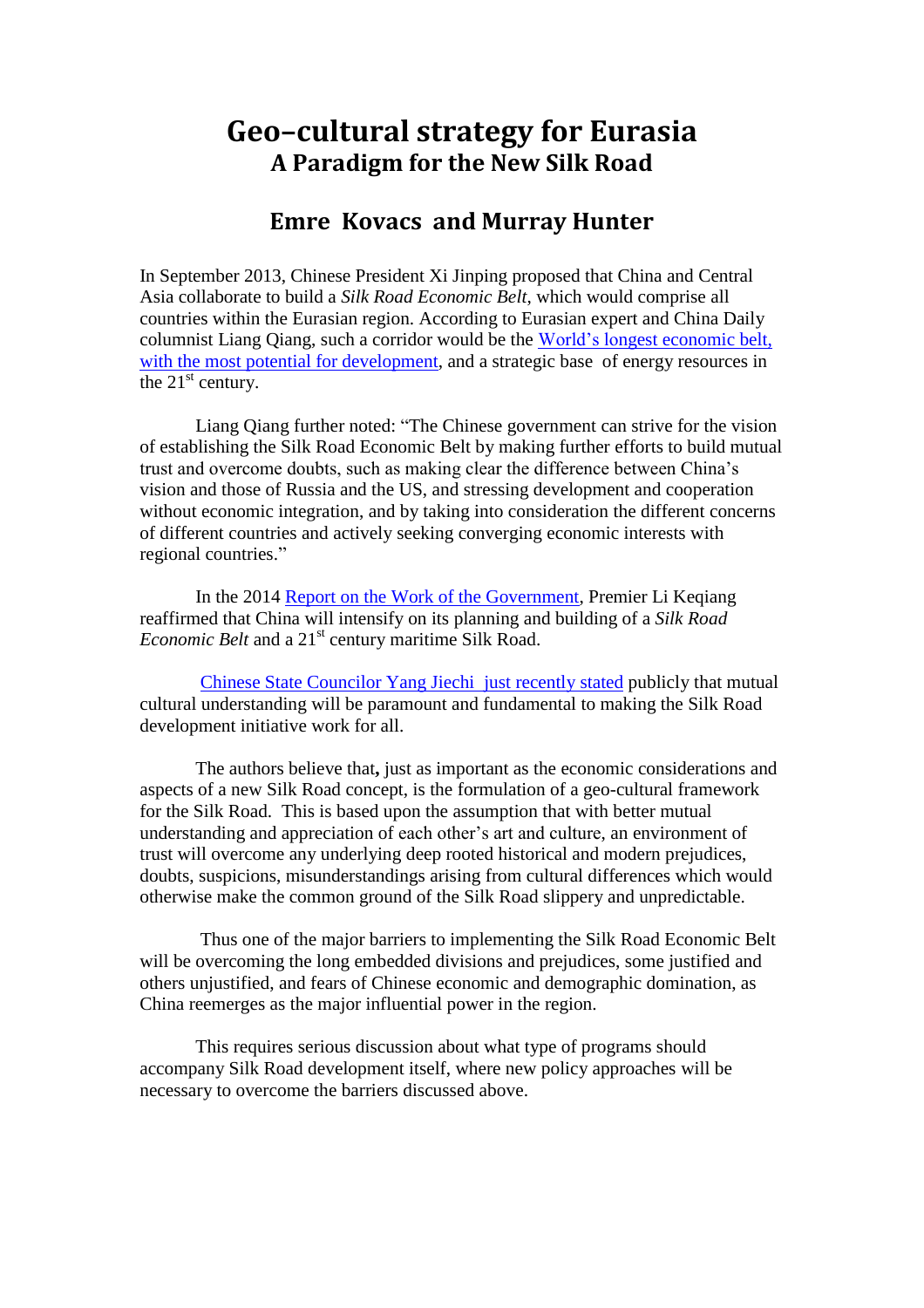At the wake of this new Eurasian economic initiative, a new paradigm is needed to solve the problems created by fast development, and the shift of economic balance towards Asia.

 There is a great historical example here, a proven Asian paradigm which was successful in promoting many diverse cultures with a mutually shared prosperity, where the peoples of the region prospered. This paradigm is the culture and economy of the ancient Silk Road.

Today the ancient Silk Road is being rebuilt in the form of a transcontinental network of bullet trains, oil and gas pipelines, highways, telecommunication lines and satellites, trade agreements and scientific cooperation. But the silk road economic belt also needs a cultural soul.

 The authors propose the creation of a *Silk Road Cultural Belt* which should be focused on the nations and cultures of countries comprising the Silk Road region. The programs should focus on the developing the indigenous cultures of those nations which once have all been connected through the Silk Road, both on land and on the seaway.

 In this regard, one must bear in mind that the ancient Silk Road was not only a road for commodity exchange. The burgeoning economy along the Silk Road was made possible by the mutual appreciation of each other's culture and artifacts. Cultural understanding and interaction was the very base which sustained and enhanced the trade and economies within the Silk Road Belt and acted as a unifying force for Asia. The ancient Silk Road was the road of commodities, but it was as much as the road of ideas, art, cultures, spiritual teachings, scholarly knowledge, medicine and gastronomy.

 A new scholarly understanding of the different cultures, their intricate connection and often shared roots, will bring the nations of Eurasia closer to each other.

 A new, heartfelt and sincere artistic expression nurtured by the rich cultural inspiration of the Silk Road traditions will make the precious knowledge and experience of many generations available for modern thought and action. The scholars and the artists with vision will together surely find many keys and focal points to map out the road towards an enhanced Asian cultural understanding, and mutual prosperity.

 Everything that exists and created by humans has to exist first in the mind to become an idea and thought, which can be followed by action and accomplishment. Scholarship and art can conceive, create and communicate ideas and thoughts for actions and accomplishments. [Imagination](http://www.edudemic.com/8-types-of-imagination/) is the key to innovation.

 Eurasian nations, we believe, will, in this way, come to recognize what is common, everlasting and beautiful within each culture of the vast Eurasian continent.

The paramount goal should be for the different cultures to be inspired by each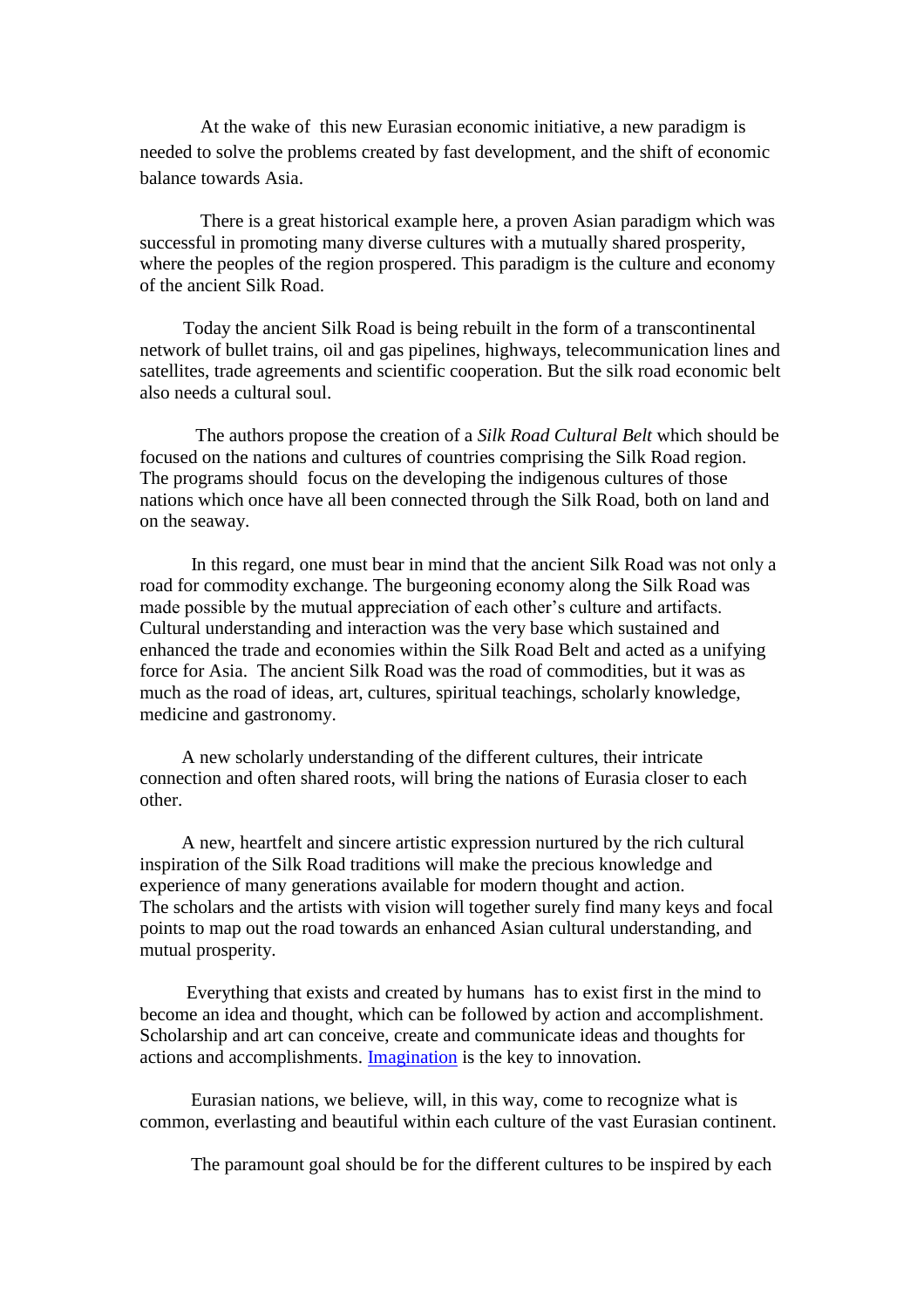other to find and cultivate their common roots and values, to appreciate each other's specialties and differences..

 It is envisioned that as a result, understanding and relationships will deepen between the participating people and their nations. The Eurasian Cultural Belt should become the focal point and radiating source of a new Eurasian consciousness for the reemerging New Silk Road which we believe will be a key factor in the twenty-first century coexistence.

 If we want to have the blessings and opportunities that will come with a renewed Eurasian consciousness, we need to rebuild this Eurasian consciousness on solid ground, cemented by art, scholarship and culture. Surely, economics and politics will follow.

 While the people of the world are often divided by political and economic interests, the authors believe that it would be possible for people to communicate more effectively with one another and to form a true brotherhood through culture exchange and mutual appreciation.

 Music, dance, the fine arts, fashion and gastronomy have a strong attraction for people, and can often be easily shared and appreciated. In other words, culture can bring people together.

 It is also important that through culture people can often come to know one another. The soul of a people, their innermost nature, is expressed in their fine art, music, dance and gastronomy.

 It is the opinion of the authors that scholarship, art and economy go hand in hand, that they are interdependent and are able to either nurture or destroy each other. Regarded as a whole, they need to be brought into harmony. Otherwise, destructive forces can emerge to threaten the achievements of humanity.

 The facilitation of cultural understanding through scholarship and art should the primary goal of The Eurasian Cultural Belt. This will make Eurasian Cultural Belt conferences and exhibitions of the New Silk Road unique events, where scholars and artists, the leaders of culture, economy and politics can find new tools and comprehensive approaches for their own work.

 The engine of the above initiative should be the Eurasian Cultural Exchange Trade Posts (ECETP), domiciled in every capital and major city of the new Silk Road. These trade posts should take the form of spacious art and cultural villages, housing libraries, study rooms for scholars, art galleries, showrooms, conference and meeting facilities, cafes, restaurants and hotels along with art fashion and media studios to facilitate excitement, experience and interaction between scholars and artists and anybody else interested.

 The programs should include art and research scholarships, conferences, presentations, exhibitions, media events and public culture dissemination.

The culture and history of the nations of the New Silk Road should be researched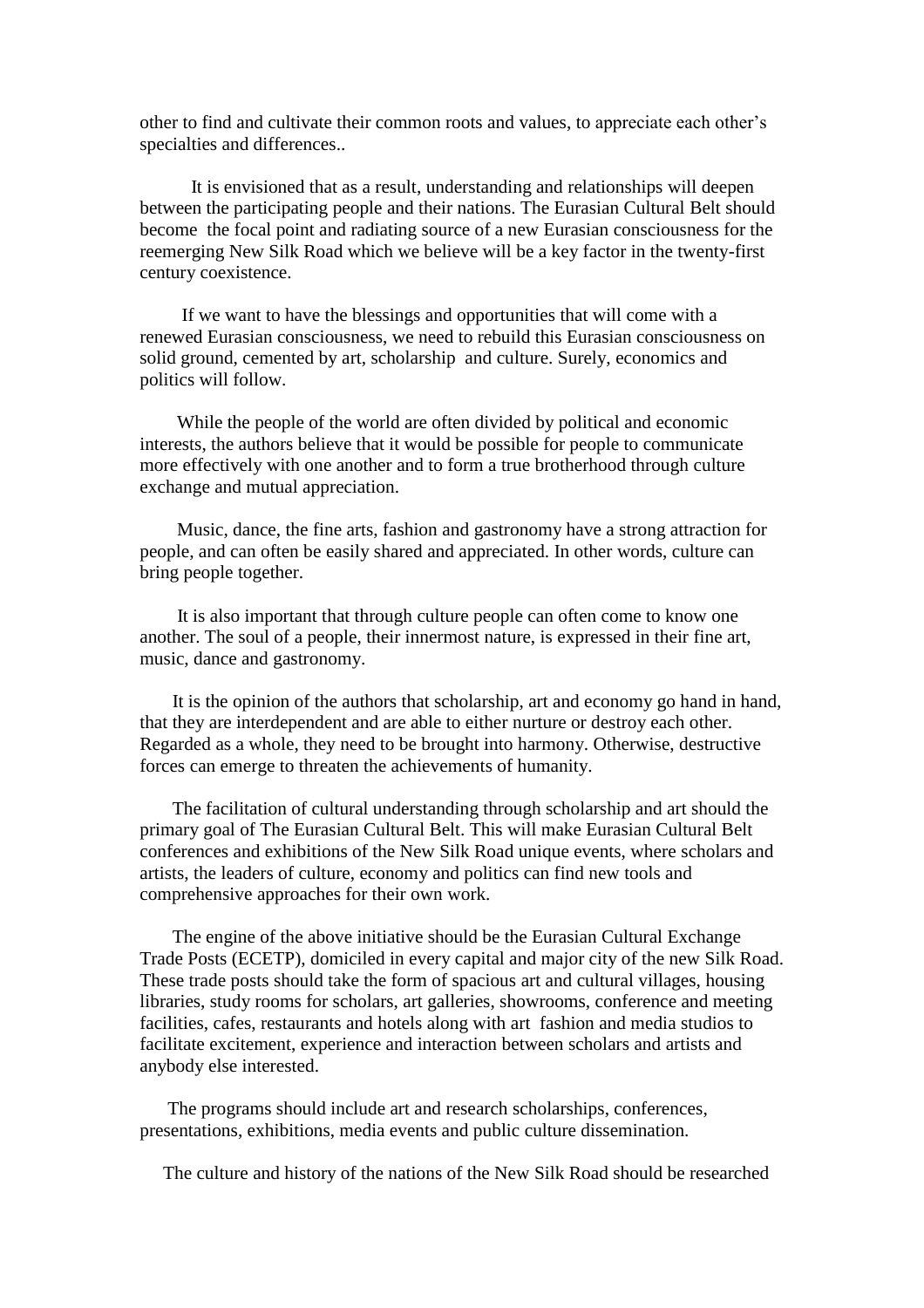and promoted by the Eurasian Cultural Exchange Trade Post. Confidence, self esteem and generosity towards each other will than develop in an open and inclusive atmosphere.

 The Eurasian Cultural Exchange Trade Post will work on the premise that diversity is strength and not weakness, and that cooperation evolves from the appreciation and understanding of each other's culture. According to Charles Darwin, those that survive are not the strongest, or smartest, but those who are able to adapt to changing environments.

This is the necessary new paradigm for the Eurasia of the  $21<sup>st</sup>$  century and beyond. Otherwise division and strife will dominate the next century within the old paradigms we know, in the midst of environmental and social deterioration.

Emre Kovacs is an independent scholar-artist. He is committed to the research of the common roots and interaction of Eurasian cultures from the stone age up to our days. He is a spiritual teacher, the author of books, articles and artworks, the creator of large granite stones and bronzes. For spiritual teachings he uses an ancient native script of deep symbolism which he researched, practices and teach as well. He has an interdisciplinary background reflecting his various interests including the fine arts, art history, linguistics, theology, religious studies, computer system design and cultural anthropology. He travels frequently in Eurasia. He had several intellectual and spiritual teachers in different parts of the world.

Emre Kovacs is an independent scholar-artist. He is committed to the research of the common roots and interaction of Eurasian cultures from the stone age up to our days. He is a spiritual teacher, the author of books, articles and artworks, the creator of large granite stones and bronzes. For spiritual teachings he uses an ancient native script of deep symbolism which he researched, practices and teach as well. He has an interdisciplinary background reflecting his various interests including the fine arts, art history, linguistics, theology, religious studies, computer system design and cultural anthropology. He travels frequently in Eurasia. He had several intellectual and spiritual teachers in different parts of the world.

**Murray Hunter** has been involved in Asia-Pacific business for the last 30 years as an entrepreneur, consultant, academic, and researcher.

As an entrepreneur he was involved in numerous start-ups, developing a lot of patented technology, where one of his enterprises was listed in 1992 as the fifth fastest going company on the BRW/Price Waterhouse Fast100 list in Australia.

Murray is now an associate professor at the [University Malaysia Perlis,](http://en.wikipedia.org/wiki/Universiti_Malaysia_Perlis) spending a lot of time consulting to Asian governments on community development and village biotechnology, both at the strategic level and *"on the ground"*. He is also a visiting professor at a number of universities and regular speaker at conferences and workshops in the region.

Murray is the author of a number of books, numerous research and conceptual papers in referred journals, and commentator on the issues of entrepreneurship, development,